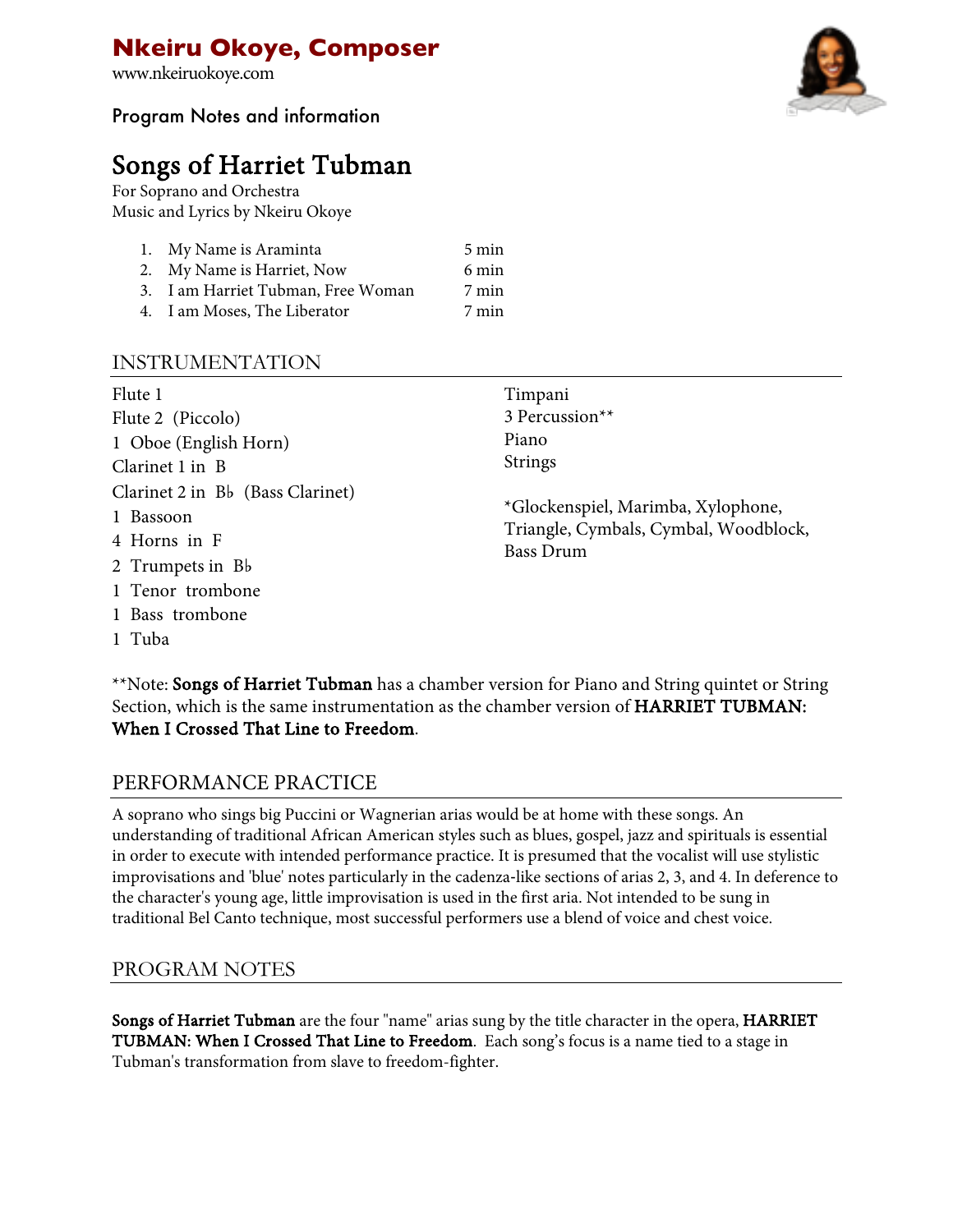#### Program notes for Songs of Harriet Tubman

First, as a child, she introduces herself as "Araminta," who is often called, "Minty." Her naïve prattlings establish a dramatic contrast between childhood's contentment and the harsh realities of slave existence.

"My name is Harriet, now. Don't call me Minty anymore," declares the teenaged heroine. Having survived a series of abusive masters and a debilitating injury, she asserts her rites of womanhood through the shedding of her childhood moniker.

The adult Harriet Tubman reintroduces herself as a free woman, recounting the harrowing tale of escape from slavery. Confronted by bittersweet poignancy at having crossed the line to freedom without family to welcome her, she is inspired towards a new goal: returning home to rescue loved ones.

In the final aria, Tubman, a seasoned conductor on the Underground Railroad, embraces the folkloric title given to her by escapees and aspiring runaways. "I am 'Moses, the Liberator,'" she proclaims. Her transformation is complete.

Texts for Songs of Harriet Tubman were written by the composer. She states,

"In writing the libretto, I consulted several books on Tubman and made a list of quotations ascribed to her. While Tubman never read or wrote, she was a famed public speaker and dictated letters that surfaced recently through the work of biographers. To make it sound true to form so that Tubman's resilient message comes through, I did in-depth research on the time period. There were many questions to answer: What was it like to live on a plantation? How different was plantation life in antebellum Maryland from the same in the Deep South? What were family dynamics like and how were relations maintained? What joys could have been found in the austere life? Most of all, I wanted to know what motivation kept Tubman crossing the Mason Dixon Line over and over again."

"Before writing the libretto for HARRIET TUBMAN and the SONGS OF HARRIET TUBMAN, I got a copy of Sarah Bradford's biography aptly titled, THE MOSES OF HER PEOPLE. The thin book was purportedly based on the author's interview with Tubman, then in her advanced years. I highlighted every passage ascribed to Tubman, intending to set as many of her original words as possible. Since she never read or wrote, this was the closest I would get to her voice. Once the "dialect affects" are removed, what remains is an eloquent mixture of Victorian prose and plain-speech." ©2006. Nkeiru Okoye

#### TEXT:

| 1.                                                | We all can stay together                         |
|---------------------------------------------------|--------------------------------------------------|
| My name is Araminta                               |                                                  |
| But everybody calls me Minty.                     | Master Brodess sold my three sisters             |
| I lived with my Mother, my four brothers and four | He said he needed the money                      |
| sisters                                           | He sold them on a chain-gang headed south        |
| <b>Working for Master Brodess</b>                 | We never did hear from them again                |
| Mama works cleaning the house                     | Master Brodess says he'll hire my time           |
| While Papa works chopping lumber.                 | And I'll work for another planter.               |
| His master lets him visit us,                     | There will be more money as he rents me out like |
| He doesn't live far away.                         | SO,                                              |
|                                                   | And there won't be need to sell me away.         |
| and we're all so very happy                       |                                                  |
| That our family gets to stay together             | And I'm oh so very happy                         |
| As long as we keep working for the master         | That my family gets to stay together             |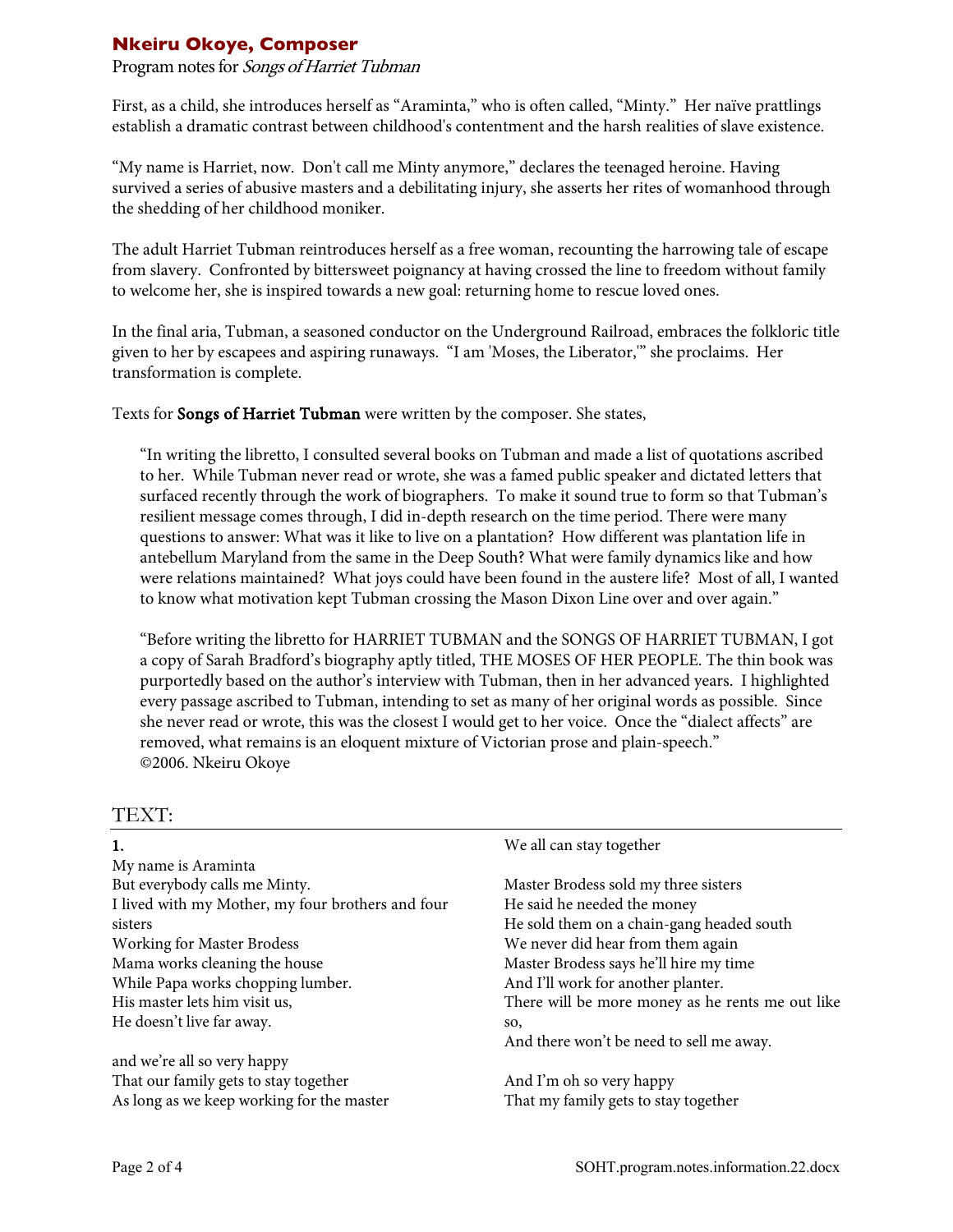Program notes for Songs of Harriet Tubman

As long as I keep working for the master And I am earning money Then we all can stay together We all can stay together

They say I'm turning seven And they're sending me to work for a new master I hope he and his missus are kind people as they Hire my time from Master Brodess I will cook and clean the house I will watch their little baby I'll mind my mistress, and I'll do just what I'm told So they won't have me sold away

And we're all so very happy That our family gets to stay together. As long as I keep working for my master And he doesn't lose more money And he finds no cause to sell me Then we all can stay together.

#### 2.

My Name is Harriet now. Minty was the name of my youth But that child died when they struck me, Leaving me unconscious Don't call me Minty anymore! Don't you call me Minty anymore!

They dragged my Mama's mother From Africa, changed her name. And then they whipped my mother whipped me just the same. Well Mama is a woman, I am a woman, too!

You are Harriet now, God told me. Your toil has not been in vain. Each lash had meaning. Joy will follow your pain. You'll be hero to your people. All shall remember your name. Don't call me Minty anymore. Harriet is my name, now.

Harriet, home ruler, guardian of the home. That's who I became When I woke from my slumbering. God told me

My Name is Harriet now My name is Harriet now My Name is Harriet Now My name is Harriet now!

#### 3.

I am Harriet Tubman And I am a free woman, I Escaped My slavery from Maryland. I traveled here on foot through the winter, running from can't to can. And I have hidden in holes, trekked through swamps, half starved, half crazed With patter-rollers and dogs that chased me thought I'd never make it.

My, my, my Well, well, well, well, My, my, my

but then I looked at my hands to see if I was the same person. There was glory over everything. And the sun came like gold through the trees, and I felt like I was in heaven. I'd crossed the line, I was free!

When I crossed that line, into freedom, I was finally free. When I crossed, that line to freedom, I was Finally free. When I crossed that line to freedom–

Your kind William Still helped me, fed me, found me a job. I worked scrubbing houses clean as can be. And though my back ached, and my hands liked to bleed, it felt like I was in heaven

But-Well, well, well, well

But here in Philadelphia I was a stranger in a strange land with none familiar here to welcome me. My home was after all, on the plantation with my family. What good is a brand new life, and how can I have freedom, without my family?